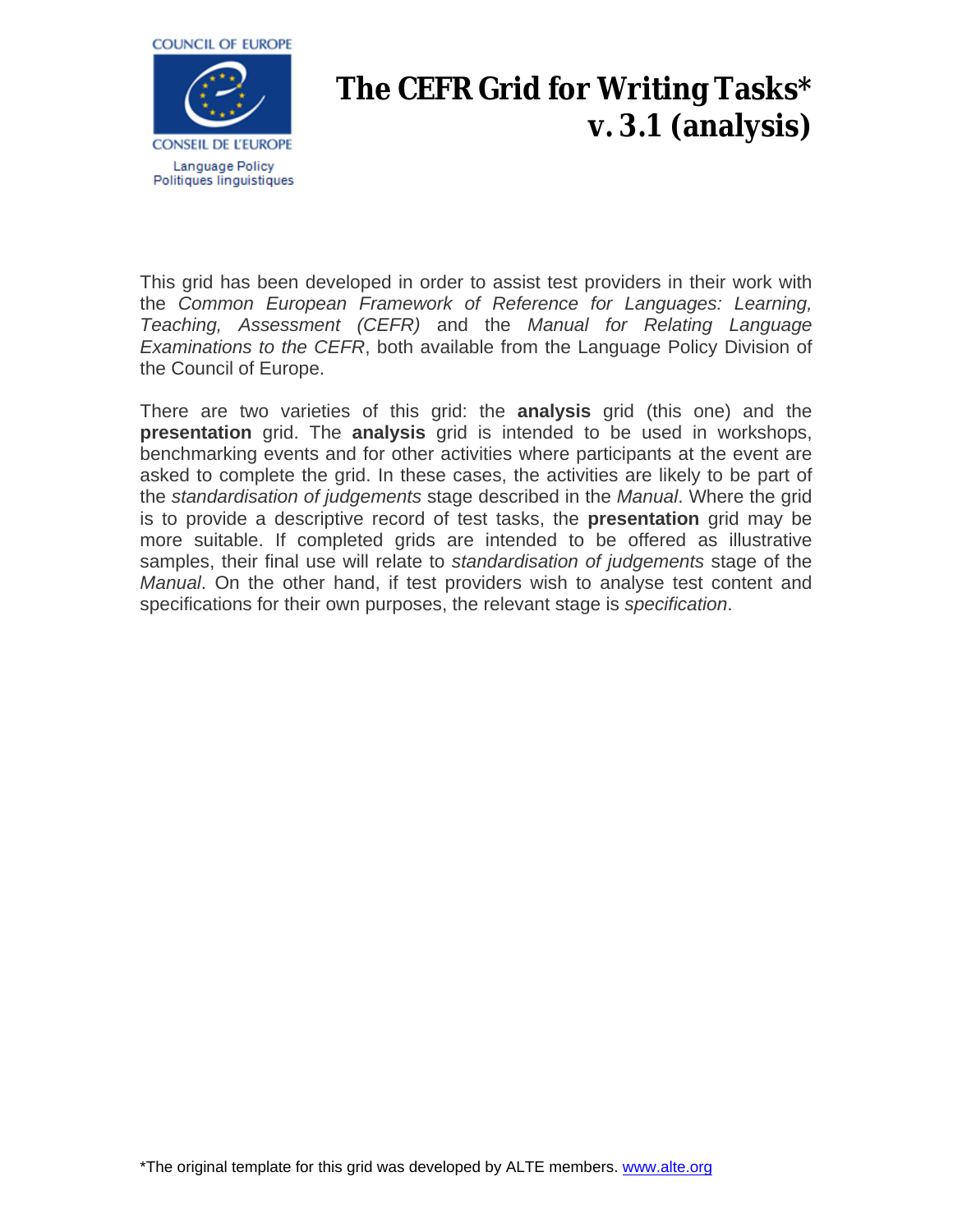

# **The CEFR Grid for Writing Tasks\* v. 3.1 (analysis)**

# Sample Test Tasks

Report on analysis of Target language of this test CEFR level of this test Task number/name

## **General Information** - the whole test

| Total test time | minutes                     |  |  |
|-----------------|-----------------------------|--|--|
| Purpose         | general proficiency         |  |  |
|                 | specific purpose (specify): |  |  |

**3 Background to the examination**

### **4 Candidature**

### **5 Structure of the test**

### **General Information** - the writing component

| 6  | Number of tasks in the writing paper | 1                        | 2  |                | 3         |                | 4 or more      |
|----|--------------------------------------|--------------------------|----|----------------|-----------|----------------|----------------|
|    | Total component time                 | minutes                  |    |                |           |                |                |
| 8  | Integration of skills                | none                     |    |                | reading   |                |                |
|    |                                      | speaking                 |    | listening      |           |                |                |
|    |                                      | a combination (specify): |    |                |           |                |                |
| 9  | Channel                              | handwritten              |    | word processed |           | either         |                |
| 10 | CEFR level of this component         | A <sub>1</sub>           | A2 | <b>B1</b>      | <b>B2</b> | C <sub>1</sub> | C <sub>2</sub> |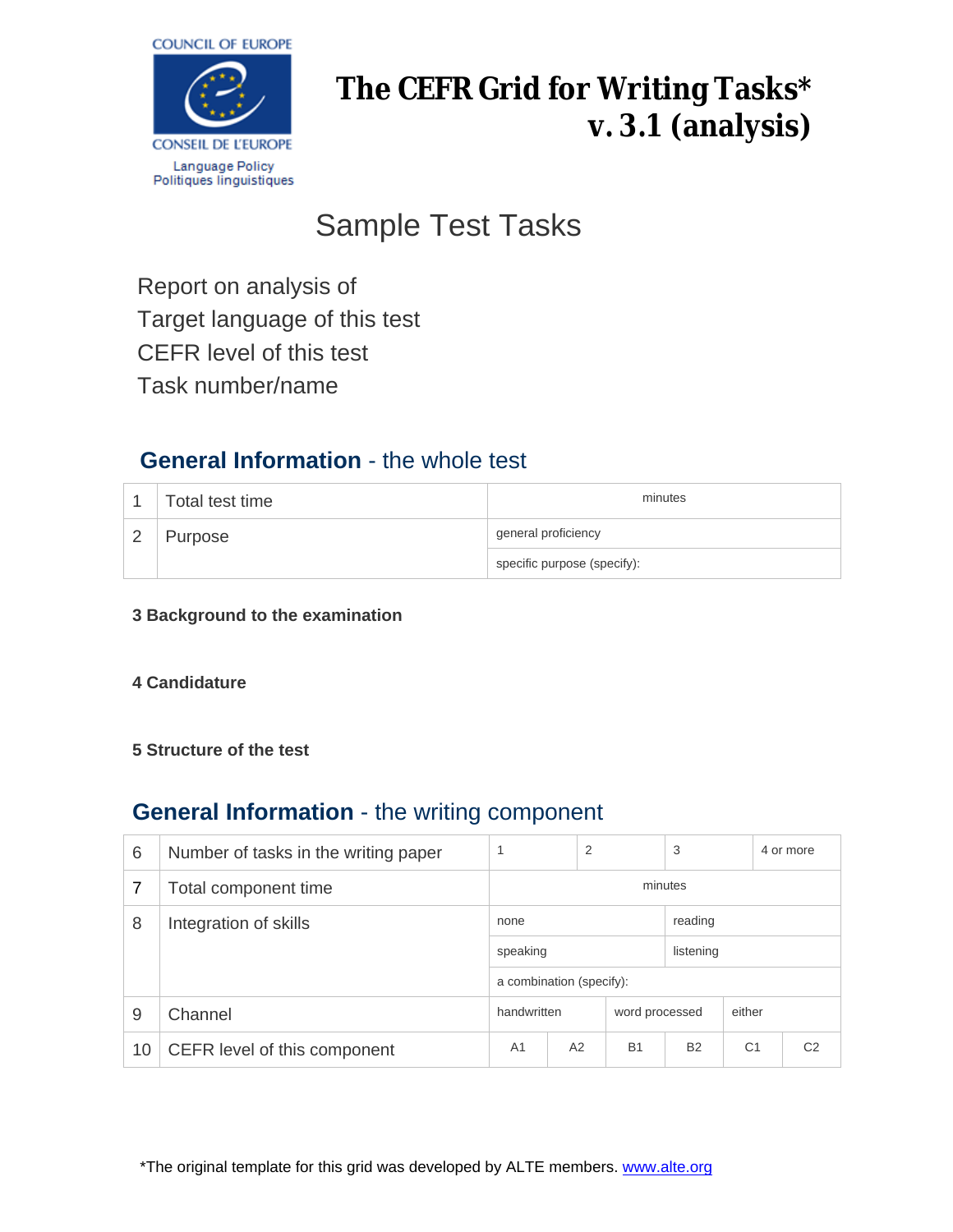### **11 The writing component format**

## **12 Specific Information** - example task

#### **13 Mark distribution**

### **14 Task rating**

### **15 Effective level**

### **16 Sample task:**

– sample task here --

| i) Task input/prompt |                                           |                                                                         |                     |             |                 |                        |                |
|----------------------|-------------------------------------------|-------------------------------------------------------------------------|---------------------|-------------|-----------------|------------------------|----------------|
| 17                   | Language of input/prompt                  |                                                                         |                     |             |                 |                        |                |
| 18                   | CEFR level of input/prompt                | A <sub>1</sub>                                                          | A2                  | <b>B1</b>   | <b>B2</b>       | C <sub>1</sub>         | C <sub>2</sub> |
| 19                   | Time permitted or suggested for this task | minutes                                                                 |                     |             |                 |                        |                |
| 20                   | Control/guidance                          | controlled<br>semi-controlled                                           |                     |             | open-ended      |                        |                |
| 21                   | Content                                   | fully-specified<br>specified to some<br>extent                          |                     |             | not specified   |                        |                |
| 22                   | Genre of input                            |                                                                         | letter (business)   |             |                 | letter (personal)      |                |
|                      |                                           | review                                                                  |                     |             | academic essay  |                        |                |
|                      |                                           | composition                                                             |                     |             | report          |                        |                |
|                      |                                           | story<br>article                                                        |                     |             | proposal        |                        |                |
|                      |                                           |                                                                         |                     |             | form            |                        |                |
|                      |                                           | other (specify):                                                        |                     |             |                 |                        |                |
| 23                   | Rhetorical function(s) of input           |                                                                         | describing (events) |             |                 | describing (processes) |                |
|                      |                                           | narrating<br>expositing<br>demonstrating<br>arguing<br>reporting events |                     |             | commentating    |                        |                |
|                      |                                           |                                                                         |                     | explaining  |                 |                        |                |
|                      |                                           |                                                                         |                     | instructing |                 |                        |                |
|                      |                                           |                                                                         |                     | persuading  |                 |                        |                |
|                      |                                           |                                                                         |                     |             | giving opinions |                        |                |

\*The original template for this grid was developed by ALTE members. [www.alte.org](file://isengard/Transit_src/Internet/DG4/Linguistic/Source/www.alte.org)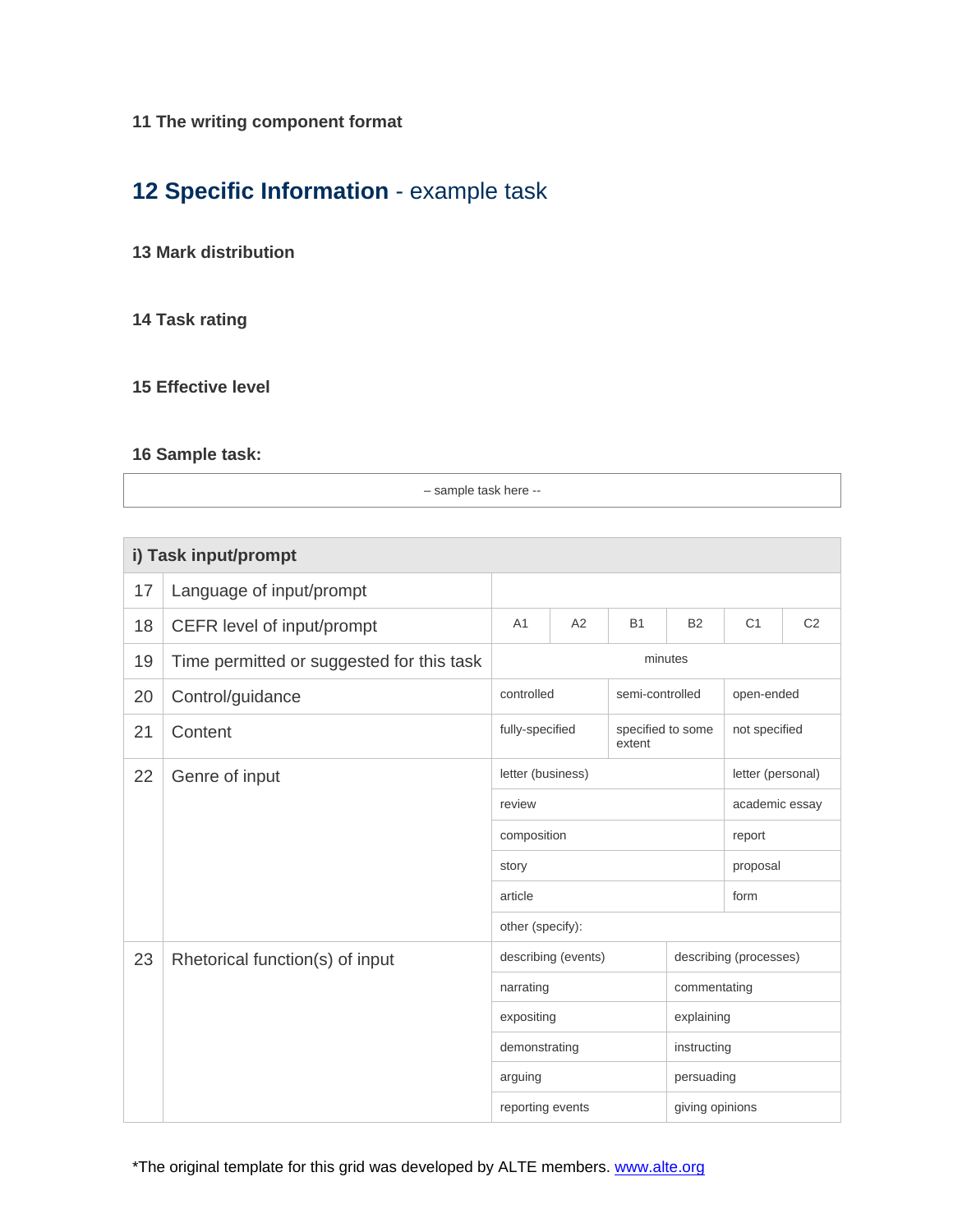|    | making complaints               |                           |  | suggesting                     |                        |
|----|---------------------------------|---------------------------|--|--------------------------------|------------------------|
|    |                                 | comparing and contrasting |  | exemplifying                   |                        |
|    |                                 | evaluating                |  |                                | expressing possibility |
|    |                                 | expressing probability    |  | summarising                    |                        |
|    |                                 | other (specify):          |  |                                |                        |
| 24 | Imagined audience for input     | friend(s)/acquaintance(s) |  | general public                 |                        |
|    |                                 | employer(s)               |  | employee(s)                    |                        |
|    |                                 | teacher(s)                |  | student(s)                     |                        |
|    |                                 | committee                 |  | business(es)                   |                        |
|    |                                 | other (specify):          |  |                                |                        |
| 25 | Mode of input/prompt            | oral                      |  | written                        |                        |
|    |                                 | visual                    |  | a combination                  |                        |
| 26 | Topic or theme of input         | personal identification   |  | house and home,<br>environment |                        |
|    |                                 | daily life                |  | free time, entertainment       |                        |
|    |                                 | travel                    |  | relations with other people    |                        |
|    |                                 | health and body care      |  | education                      |                        |
|    |                                 | education                 |  | shopping                       |                        |
|    |                                 | food and drink            |  | services                       |                        |
|    |                                 | places                    |  | language                       |                        |
|    |                                 | weather                   |  |                                |                        |
|    |                                 | other (specify):          |  |                                |                        |
| 27 | Integration of skills for input | reading<br>listening      |  |                                | a combination          |

| ii) Response (description of written response elicited by the prompt(s)/input) |                                 |                                                |             |                        |               |  |  |
|--------------------------------------------------------------------------------|---------------------------------|------------------------------------------------|-------------|------------------------|---------------|--|--|
| 28                                                                             | Number of words expected        | $0 - 50$<br>$51 - 100$                         |             |                        | $101 - 150$   |  |  |
|                                                                                |                                 | $151 - 200$                                    | $201 - 250$ |                        | $251 - 300$   |  |  |
|                                                                                |                                 | $301 - 350$                                    | $351 - 400$ |                        | more than 400 |  |  |
| 29                                                                             | Rhetorical function(s) expected | describing (events)<br>narrating<br>expositing |             | describing (processes) |               |  |  |
|                                                                                |                                 |                                                |             | commentating           |               |  |  |
|                                                                                |                                 |                                                |             | explaining             |               |  |  |
|                                                                                | demonstrating<br>arguing        |                                                |             | instructing            |               |  |  |
|                                                                                |                                 |                                                |             | persuading             |               |  |  |

\*The original template for this grid was developed by ALTE members. [www.alte.org](file://isengard/Transit_src/Internet/DG4/Linguistic/Source/www.alte.org)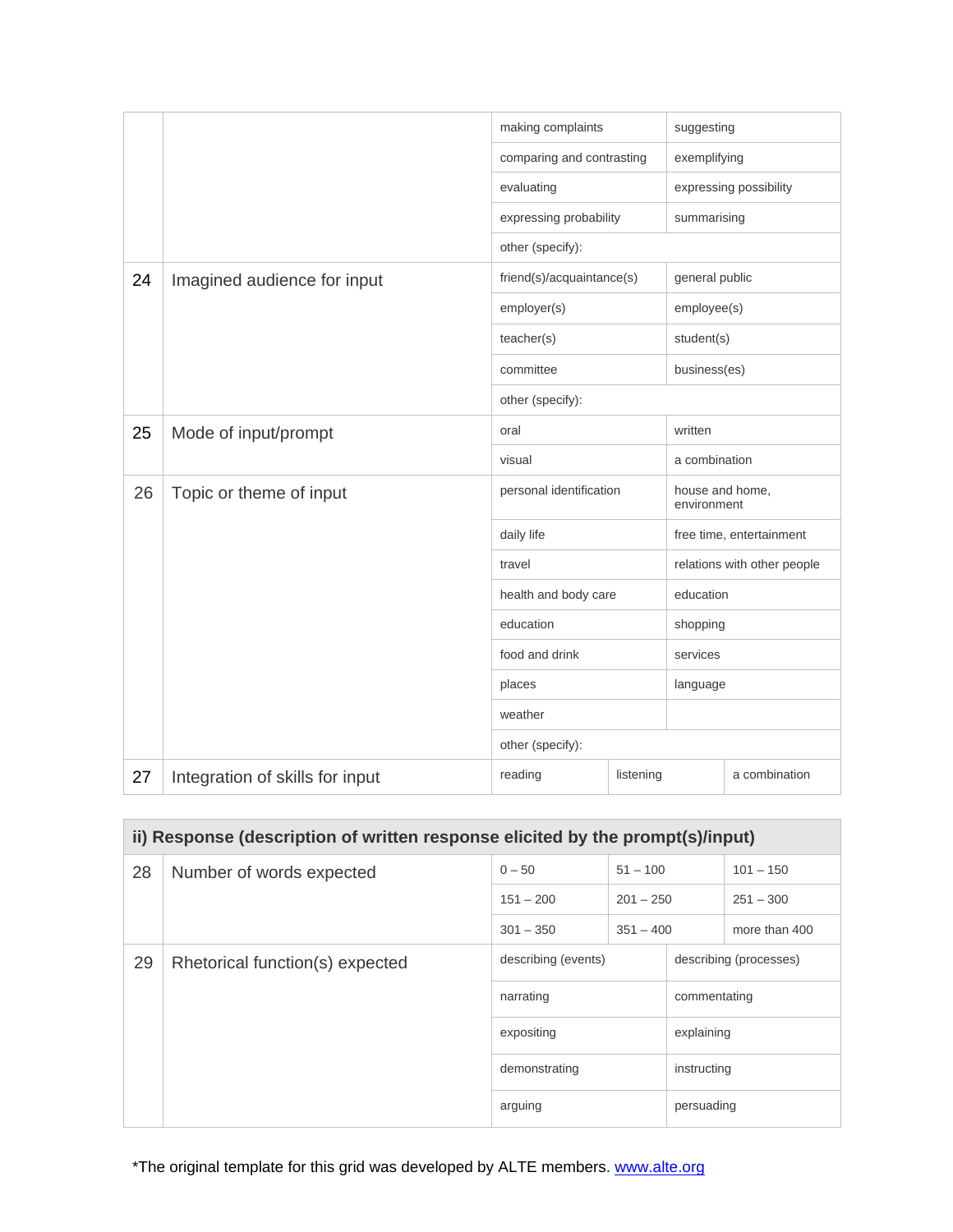|    |                                 | reporting events                                        |                           | giving opinions      |                        |                      |                |
|----|---------------------------------|---------------------------------------------------------|---------------------------|----------------------|------------------------|----------------------|----------------|
|    | making complaints               |                                                         |                           | suggesting           |                        |                      |                |
|    |                                 |                                                         | comparing and contrasting |                      | exemplifying           |                      |                |
|    |                                 | evaluating                                              |                           |                      | expressing possibility |                      |                |
|    |                                 |                                                         | expressing probability    |                      | summarising            |                      |                |
|    |                                 | other (specify):                                        |                           |                      |                        |                      |                |
| 30 | Text purpose                    | referential                                             |                           |                      | emotive                |                      |                |
|    |                                 | conative                                                |                           |                      | phatic                 |                      |                |
|    |                                 | metalingual                                             |                           |                      | poetic                 |                      |                |
| 31 | Register                        | informal                                                |                           | unmarked to informal |                        |                      |                |
|    |                                 | unmarked                                                |                           |                      | unmarked to formal     |                      |                |
|    |                                 | formal                                                  |                           |                      |                        |                      |                |
| 32 | Domain                          | personal                                                |                           | public               |                        |                      |                |
|    |                                 | occupational                                            |                           |                      | educational/academic   |                      |                |
| 33 | Grammatical competence expected | A1                                                      | A2                        | <b>B1</b>            | <b>B2</b>              | C <sub>1</sub>       | C <sub>2</sub> |
| 34 | Lexical competence expected     | A1                                                      | A2                        | <b>B1</b>            | <b>B2</b>              | C <sub>1</sub>       | C <sub>2</sub> |
| 35 | Discoursal competence expected  | A1                                                      | A2                        | <b>B1</b>            | <b>B2</b>              | C <sub>1</sub>       | C <sub>2</sub> |
| 36 | Authenticity: situational       | low<br>medium                                           |                           | high                 |                        |                      |                |
| 37 | Authenticity: interactional     | medium<br>low                                           |                           | high                 |                        |                      |                |
| 38 | Cognitive processing            | reproduction of known ideas<br>knowledge transformation |                           |                      |                        |                      |                |
|    |                                 |                                                         |                           |                      |                        |                      |                |
| 39 | Content knowledge required      | general/non-specialised<br>specialised knowledge        |                           |                      |                        |                      |                |
|    |                                 | very specialised knowledge                              |                           |                      |                        | a range of knowledge |                |

| iii) Rating of Task |                     |                                           |                          |  |  |  |
|---------------------|---------------------|-------------------------------------------|--------------------------|--|--|--|
| 40                  | Known criteria      |                                           |                          |  |  |  |
| 41                  | Task rating method  | impressionistic/holistic                  | descriptive scale        |  |  |  |
|                     |                     | analytical scale                          | with compensation system |  |  |  |
|                     |                     | other (specify):                          |                          |  |  |  |
| 42                  | Assessment criteria | grammatical range<br>grammatical accuracy |                          |  |  |  |
|                     |                     | lexical range                             | lexical accuracy         |  |  |  |

\*The original template for this grid was developed by ALTE members. [www.alte.org](file://isengard/Transit_src/Internet/DG4/Linguistic/Source/www.alte.org)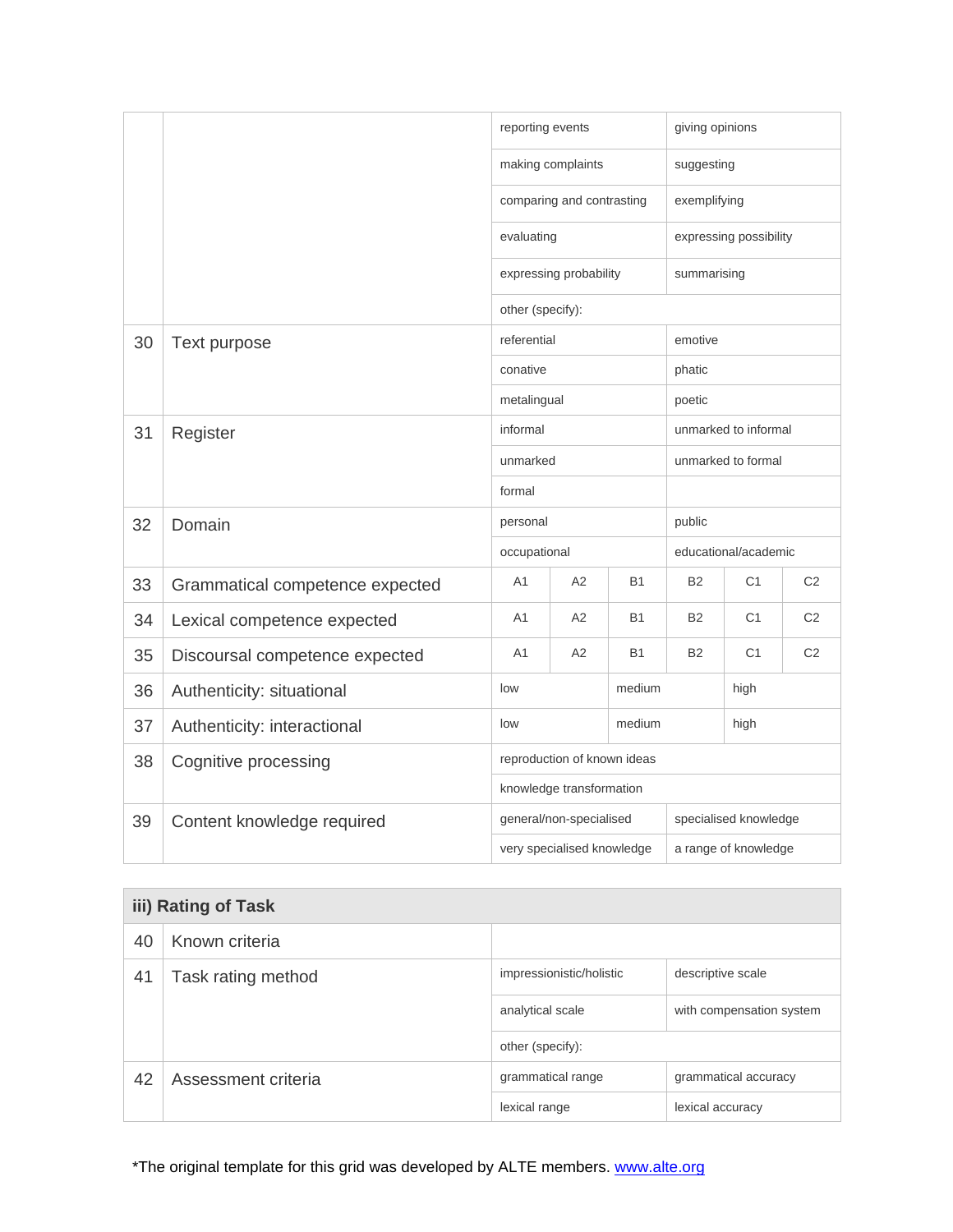|    |                                  | cohesion and coherence     | content/task fulfilment    |  |  |
|----|----------------------------------|----------------------------|----------------------------|--|--|
|    |                                  | development of ideas       | orthography                |  |  |
|    |                                  | other (specify):           |                            |  |  |
| 43 | Number and combination of raters |                            | 2                          |  |  |
|    |                                  | 3 or more                  | 1 + more in selected cases |  |  |
|    |                                  | 2 + more in selected cases | computer rated             |  |  |

| iv) Feedback to candidates |                       |                                       |                   |  |  |  |  |
|----------------------------|-----------------------|---------------------------------------|-------------------|--|--|--|--|
| 44                         | Quantitative feedback | raw score                             | percentage score  |  |  |  |  |
|                            |                       | ranking in candidature                | <b>CEFR</b> level |  |  |  |  |
|                            |                       | exam-specific grade                   | pass/fail status  |  |  |  |  |
|                            |                       | other (specify):                      |                   |  |  |  |  |
| 45                         | Qualitative feedback  | comments for each rating criteria     |                   |  |  |  |  |
|                            |                       | holistic comments<br>other (specify): |                   |  |  |  |  |
|                            |                       |                                       |                   |  |  |  |  |

### **46 Example answer**

### **47 Commentary**

**48 Score allocated**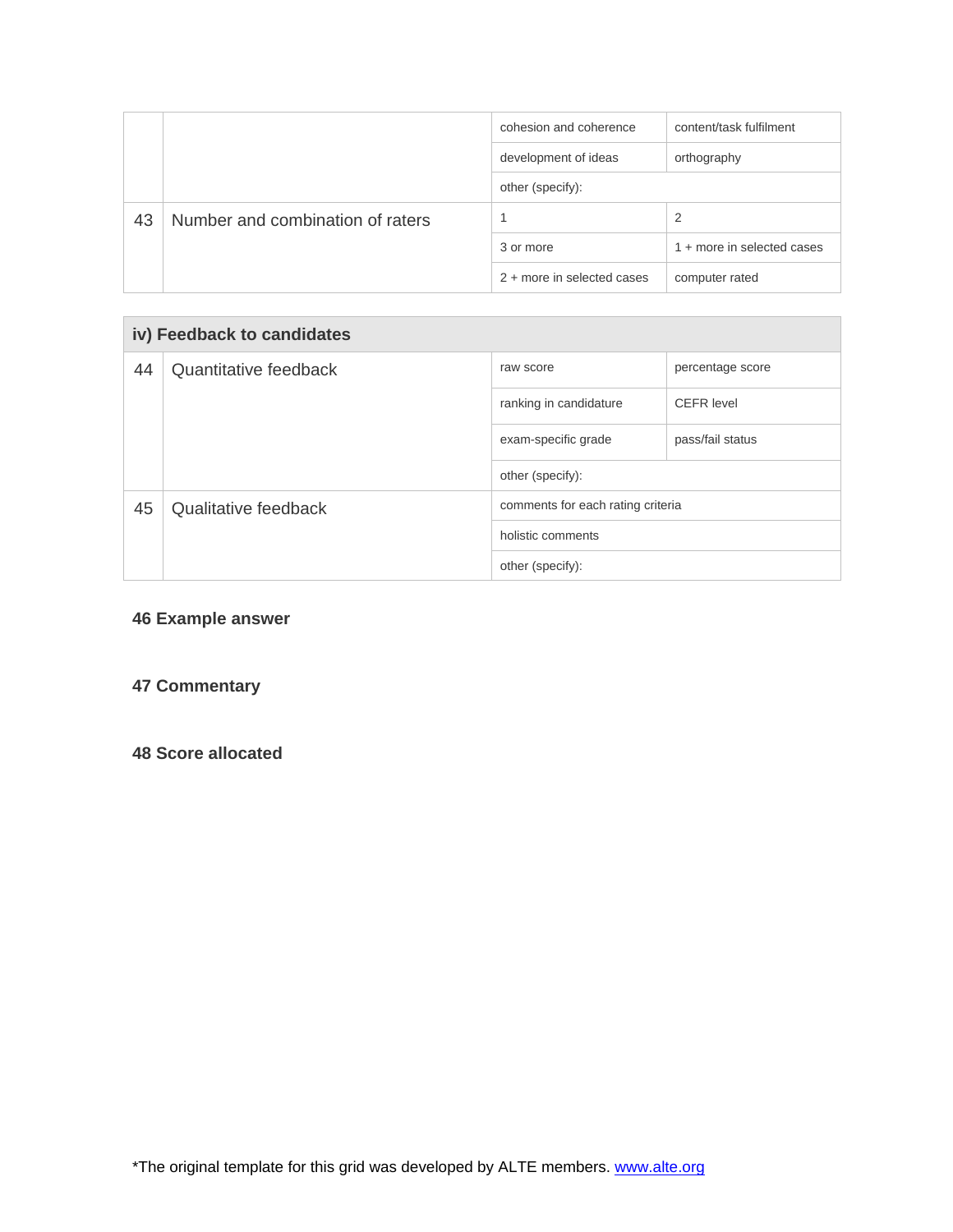**Notes** 

All references to the *CEFR* are to the document on the Council of Europe's Language Policy web site ([www.coe.int/lang-CEFR](http://www.coe.int/lang-CEFR))

Numbers below correspond to numbered items in the grid.

- 2 The purpose of the test may be **general proficiency**, or for a specific purpose, for example, **English for Legal Purposes** or **German for Academic Purposes**.
- 3 The description of test background may contain the reasons for developing the test, a description of the suite of which this test is a part, or other such details.
- 4 Describe the size and demographic profile of the candidature.
- 5 Describe the other components of the test (e.g. the speaking component, the reading component).
- 6 In the case that there the number of tasks depends on which options are chosen, specify in the introductory text (point 5)
- 8 Skills, in addition to writing, which are involved in the completion of this task (regardless of whether they are explicitly recognised at the rating stage).
- 9 The method by which the candidate's response is recorded.
- 10 *CEFR*, Ch. 3.
- 11 Describe the format of the writing component (i.e. the number of subsections, task types in each subsection, time allowed for each subsection).
- 2 You may wish to include a short description of the task here. The description could include the aims of the task, what candidates have been asked to do and what would constitute completion of the task.
- 3 Describe how marks are distributed in this section of the task and what candidates would need to include to achieve full marks on this task.
- 4 Explain how the task is rated (e.g. **clerically**, **machine marked**), what instruments are used in this process and what aspects are considered when deciding the grade.
- 5 Describe the measures taken to ensure Writing tasks are set at the appropriate level. This description may include the process of question paper production and trialling.
- 6 Insert the sample task, including rubric and prompt/input.
- 20 The extent to which the rubric, prompt or input determines the nature and content of the response.
- 21 Whether the content of the response is specified in the rubric.
- 26 *CEFR*, p 51 53.
- 27 The language skills the candidate needs to understand the rubric and prompt/input.
- 29 *CEFR*, p125 130.
- 30 The expected purpose(s) of the response. Choose from: referential (to give 'objective' facts about the world), emotive (to describe the emotional state of the writer), conative (to persuade the reader(s)), phatic (to establish or maintain social contact with the reader(s)), metalingual (to clarify or verify understanding), poetic (writing for aesthetic purposes).
- 31 The register the candidate is expected to adopt in their response. *CEFR*, p 118 122.
- 32 The domain to which the expected response is imagined to belong. *CEFR*, p 45 46.
- 33 Expected level. *CEFR*, p 112 116.
- 34 Expected level. *CEFR*, p 110 112.
- 35 Expected level. *CEFR*, p 123 125.
- 36 The extent to which the task reflects a real-life activity a candidate could perform.
- 37 The extent to which interaction patterns are likely to mirror those in an equivalent, real-life task.
- 38 The difficulty in performing the task from a non-linguistic point-of-view.
- 39 The kind of extra-linguistic knowledge required to successfully complete the task.